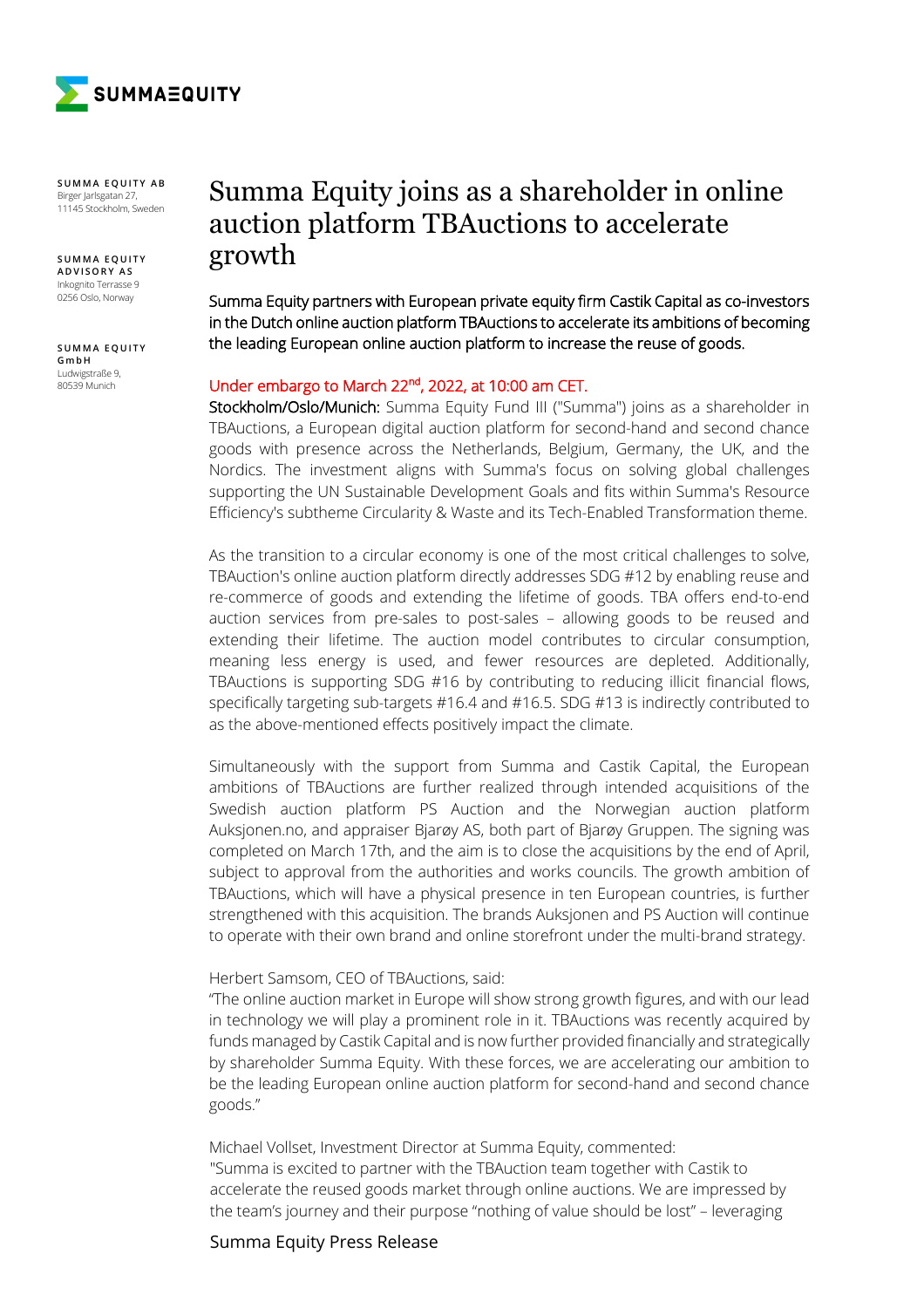

technology to provide a sustainable alternative to purchase new goods. TBAuction together with the Nordic companies Auksjonen, Bjarøy and PS Auction will grow and enable customers to buy and sell goods in an efficient, transparent and compliant way, at the same time extending lifetime of goods and reducing over-consumption of our natural resources."

#### \*\* END \*\*

# About TBAuctions

TBAuctions is a leading online auction platform and marketplace for second hand and second chance goods, operating through the brands Troostwijk Auctions (B2B) and BVA Auctions (B2C) and since November 2021 also the Belgian brand Vavato. In January this year British Medical Auctions was added to the group. TBAuctions auctions movable and immovable goods on behalf of third parties through ATLAS, its proprietary IT platform for intelligent auctioning (IA). With over 13,000 auctions/2.75 million lots per year and over 10 million website visitors per month, TBAuctions is one of the largest online auctioneers in Europe.

### www.tbauctions.com

# About Summa Equity

Summa invests in companies that are solving global challenges and creating positive Environmental, Social, and Governance (ESG) outcomes for society.

Summa's purpose is to co-create win-win for investors, portfolio companies, and society through aligning its vision and outcomes to the Sustainable Development Goals, ensuring a net-positive impact against ESG challenges, and the potential for long-term, sustainable outperformance.

Investments are focused on industries and companies that have tailwind from megatrends within three sustainability themes: Resource Efficiency, Changing Demographics, and Tech-Enabled Transformation. Across these themes, Summa's portfolio companies are supporting a world in transition and showing that business can be part of the solution. Summa Equity has c. EUR 4 billion (c. SEK 40 billion) assets under management.

#### www.summaequity.com

#### For interviews or more information, please contact:

Hannah Gunvor Jacobsen, Investment Director and Head of IR at Summa Equity +47 936 41 960 | Hannah.jacobsen@summaequity.com

Bettina Couperus Dalenoord, Chief Marketing Officer at TBAuctions + 06-22661755 | b.dalenoord@bva-auctions.com

# About Auksjonen

Auksjonen.no is Norway's largest online auction for purchasing and selling used vehicles, machinery, and equipment, thus contributing to increased reuse.

Summa Equity Press Release